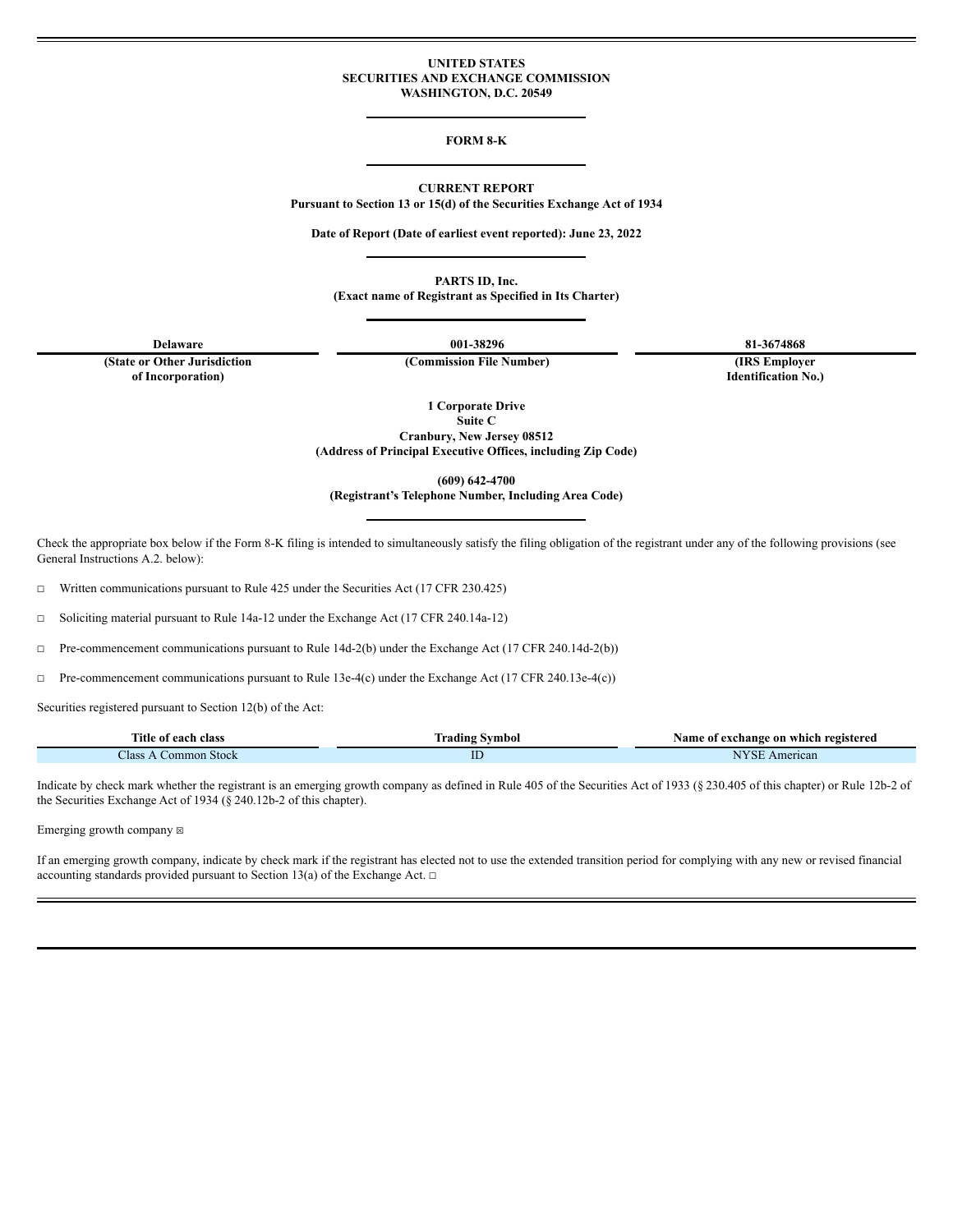#### Item 5.02. Departure of Directors or Certain Officers; Election of Directors; Appointment of Certain Officers; Compensatory Arrangements of Certain Officers.

On June 23, 2022 (the "Separation Date"), PARTS ID, Inc. (the "Company") and Ajay Roy, Chief Operating Officer of the Company, entered into a Separation and General Release Agreement (the "Agreement"), pursuant to which Mr. Roy resigned from employment effective as of June 16, 2022. The Agreement includes a general release of claims by Mr. Roy subject to a 7-day revocation period beginning on the Separation Date (the "Effective Date").

Pursuant to the Agreement, the Company will pay Mr. Roy a lump sum in the amount equal to one (1) month of Mr. Roy's base salary (\$27,083.33), less applicable withholdings and other customary payroll deductions, payable within thirty (30) days of the Company's first regular pay date at least eight (8) days after the Company receives the executed Agreement from Mr. Roy. Mr. Roy may elect to continue to participate in the Company's group health insurance plans pursuant to the Consolidated omnibus Budget Reconciliation Act of 1985 (COBRA).

In addition to the lump sum payment described above, in consideration for Mr. Roy's execution of the Agreement, the Company will provide Mr. Roy with the following: (i) payment for twenty-two (22) unused PTO days in accordance with the Company's policy; (ii) a grant of 40,000 units of restricted stock, which will vest as of the Effective Date; and (iii) an amendment of Mr. Roy's post-employment non-compete, as set forth in the Agreement.

The Agreement includes a reaffirmation of the post-separation commitments and obligations set forth in Mr. Roy's employment agreement, including confidentiality, nondisparagement, and non-solicitation/non-interference provisions. Further, the Agreement amends the non-compete provision in Mr. Roy's Agreement, which now provides that for a period of twenty-four (24) months following the Separation Date, Mr. Roy agrees not to be engaged in or have any financial interest in any business that directly competes with the business of the Company. The payments made to Mr. Roy under the Agreement are subject to forfeiture and/or clawback if Mr. Roy materially breaches the Agreement, including the confidentiality, non-disparagement, and non-solicitation/non-interference provisions.

The foregoing description of the Agreement does not purport to be complete and is qualified in its entirety by reference to the copy of the Agreement that is attached hereto as Exhibit 10.1 to this Current Report on Form 8-K and incorporated by reference into this Item 5.02.

### **Item 8.01 Other Events.**

Beginning on June 16, 2022, the Company took additional restructuring steps to reduce its costs by reducing its employment base in the United States, and reducing its independent contractors in Ukraine and Costa Rica, and to reduce other operating expenses. The employees and independent contractors affected by this reduction were informed of the Company's decision beginning on June 16, 2022. Each affected employee in the United States was paid such employee's respective salary through such employee's termination date. Additionally, each affected employee in the United States was asked to release claims against the Company through his or her severance period. The expected savings from the reductions described above amount to approximately \$10 million on an annualized basis.

| Exhibit No. | Description                                                                                               |
|-------------|-----------------------------------------------------------------------------------------------------------|
|             |                                                                                                           |
| 10.1        | Separation and General Release Agreement, by and between PARTS ID, Inc. and Ajay Roy, dated June 23, 2022 |
| 104         | Cover Page Interactive Data File (embedded within the Inline XBRL document)                               |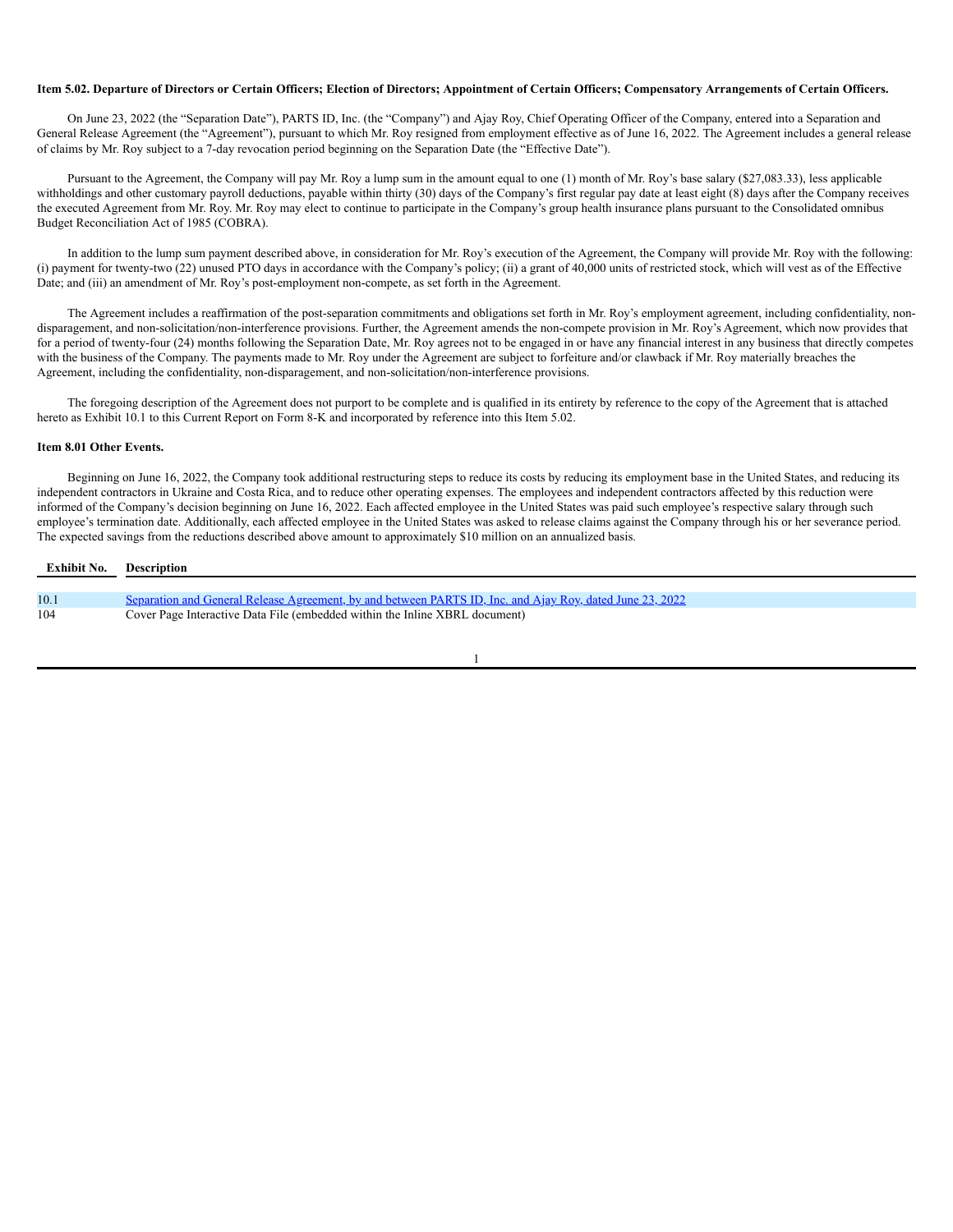# **SIGNATURES**

Pursuant to the requirements of the Securities Exchange Act of 1934, the registrant has duly caused this report to be signed on its behalf by the undersigned thereunto duly authorized.

PARTS ID, INC.

Date: June 23, 2022 By: /s/ Antonino Ciappina

Name: Antonino Ciappina Title: Chief Executive Officer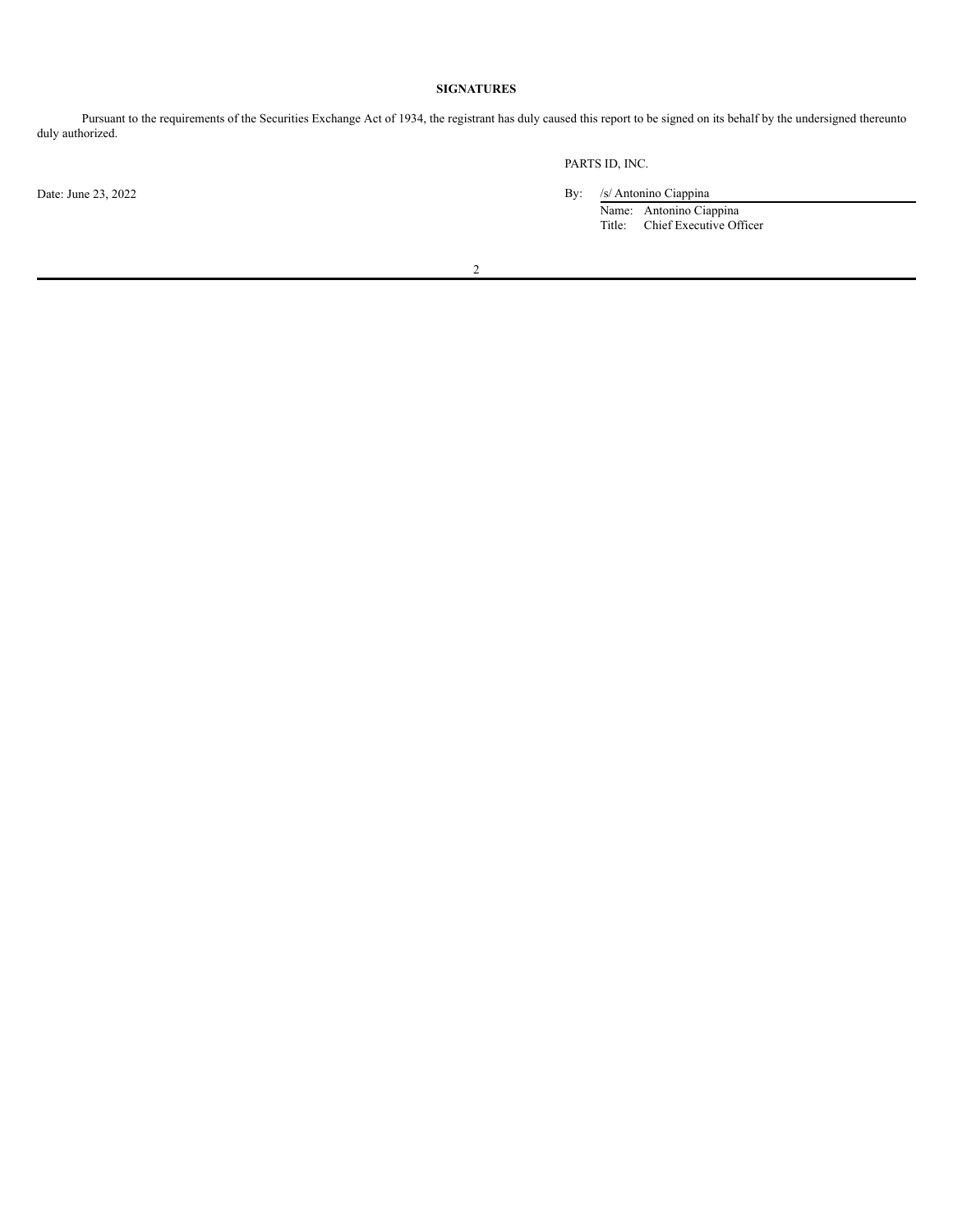### **CONFIDENTIAL**

## **SEPARATION AND GENERAL RELEASE AGREEMENT**

THIS SEPARATION AND GENERAL RELEASE AGREEMENT (this "Agreement") is entered into by and between Ajay Roy ("Employee") and PARTS iD, LLC ("Employer"). Employer, together with its past and present parent organizations, subsidiaries, affiliated entities, and related companies (including Onxy Enterprises Int'l, Corp.), and each of its and their past and present officers, directors, employees, shareholders, trustees, members, partners, employee benefit plans (and such plans' fiduciaries, agents, administrators and insurers), attorneys, and agents (in each case, individually and in their official capacities), as well as any predecessors, future successors or assigns or estates of any of the foregoing, are collectively referred to in this Agreement as the "Released Parties." Employee and Employer shall be referred to herein as the "Parties" or, each separately, a "Party."

WHEREAS, Employee was engaged as Chief Operating Officer pursuant to an amended and restated Employment Agreement dated July 19, 2021 which was executed on July 20, 2021 (the "Employment Agreement") attached hereto as Exhibit A;

WHEREAS, Employee has tendered his voluntary resignation to the Employer; and

WHEREAS, the Parties wish to resolve any and all disputes, claims, complaints, grievances, charges, actions, petitions, and demands that Employee may have against Employer and any of the other Released Parties, including, but not limited to, any and all claims arising out of or in any way related to Employee's employment with or resignation from Employer.

NOW, THEREFORE, for good and valuable consideration, receipt of which is hereby acknowledged, and fully intending to be legally bound hereby, Employee and Employer AGREE as follows:

1. Resignation of Employment. Employee's last day of employment with the Company was June 16, 2022 (the "Resignation Date"), and he shall not perform any services for the Released Parties on or after the Resignation Date. Regardless of whether Employee signs this Agreement, Employee will be paid all compensation due and owing to him for work performed through the Resignation Date, as well as for any accrued, unused vacation time that Employee has as of the Resignation Date. If the Employee is enrolled in Employer's medical or health benefits plans, Employee's current benefits coverage will continue through the end of the month in which Employee's employment ended. Thereafter, Employee may elect to continue to participate in Employer's group health insurance plans pursuant to COBRA. Employee will receive a separate letter regarding his rights and responsibilities under COBRA.

2. Employee's General Release of Claims Against the Released Parties. In consideration of the Separation Payment set forth in this Agreement, Employee hereby unconditionally and irrevocably releases, waives, discharges, and gives up, to the fullest extent permitted by law, any and all Claims (as defined below) that Employee may have against Employer or any of the other Released Parties, arising on or prior to the date of Employee's execution of this Agreement. "Claims" means any and all actions, charges, complaints, controversies, demands, causes of action, suits, rights, and/or claims whatsoever for debts, sums of money, wages, severance pay, bonuses, fees and costs, attorneys' fees, losses, penalties, damages (including damages for pain and suffering and emotional harm) or relief of any kind, including those arising, directly or indirectly, out of (a) any promise, agreement, offer letter, contract, or understanding (including the Employment Agreement), (b) common or tort law, or (c) the laws, statutes, and/or regulations of the State of New Jersey, any other state, any local entity, or the United States, including, but not limited to, federal and state wage and hour laws (to the extent waivable), federal and state whistleblower laws, Title VII of the Civil Rights Act of 1964, the Civil Rights Act of 1991, the Lilly Ledbetter Fair Pay Act of 2009, the Equal Pay Act, the Worker Adjustment and Retraining Notification Act, the Americans with Disabilities Act, the Family and Medical Leave Act, the Employee Retirement Income Security Act (excluding future COBRA rights), the Vietnam Era Veterans Readjustment Assistance Act, the Fair Credit Reporting Act, the Age Discrimination in Employment Act ("ADEA"), the Older Workers' Benefit Protection Act, the Occupational Safety and Health Act, the Sarbanes-Oxley Act, the National Labor Relations Act, the Uniformed Services Employment and Reemployment Act, the Employee Polygraph Protection Act, the Immigration Reform Control Act, the Genetic Information Nondiscrimination Act, the Federal False Claims Act, the New Jersey Law Against Discrimination, the New Jersey Discrimination in Wages Law, the New Jersey Temporary Disability Benefits and Family Leave Insurance Law, the New Jersey Domestic Partnership Act, the New Jersey Family Leave Act, the New Jersey Civil Rights Act, the New Jersey Conscientious Employee Protection Act, the New Jersey Wage Payment Act, the New Jersey Equal Pay Law, New Jersey's Diane B. Allen Equal Pay Act, the New Jersey Occupational Safety and Health Law, the New Jersey Civil Union Act, the New Jersey Smoking Law, the New Jersey False Claims Act, the New Jersey Genetic Privacy Act, the New Jersey Fair Credit Reporting Act, the New Jersey Emergency Responder Leave Law, the New Jersey Millville Dallas Airmotive Plant Job Loss Notification Act (a/k/a the New Jersey WARN Act), the New Jersey Earned Sick Leave Law, the New Jersey Jake Honig Compassionate Use Medical Cannabis Act, and the retaliation provisions of the New Jersey Workers' Compensation Law, as each may be amended from time to time, whether arising directly or indirectly from any act or omission, whether intentional or unintentional. This Section releases all Claims arising up through the date of Employee's execution of this Agreement, including those of which Employee is not aware and those not mentioned in this Agreement, as well as all Claims arising out of Employee's employment and/or the termination of that employment. Employee expressly acknowledges and agrees that, subject to rights provided by this Agreement, by entering into this Agreement, Employee is releasing and waiving any and all rights or claims that have arisen on or before the date of Employee's execution of this Agreement.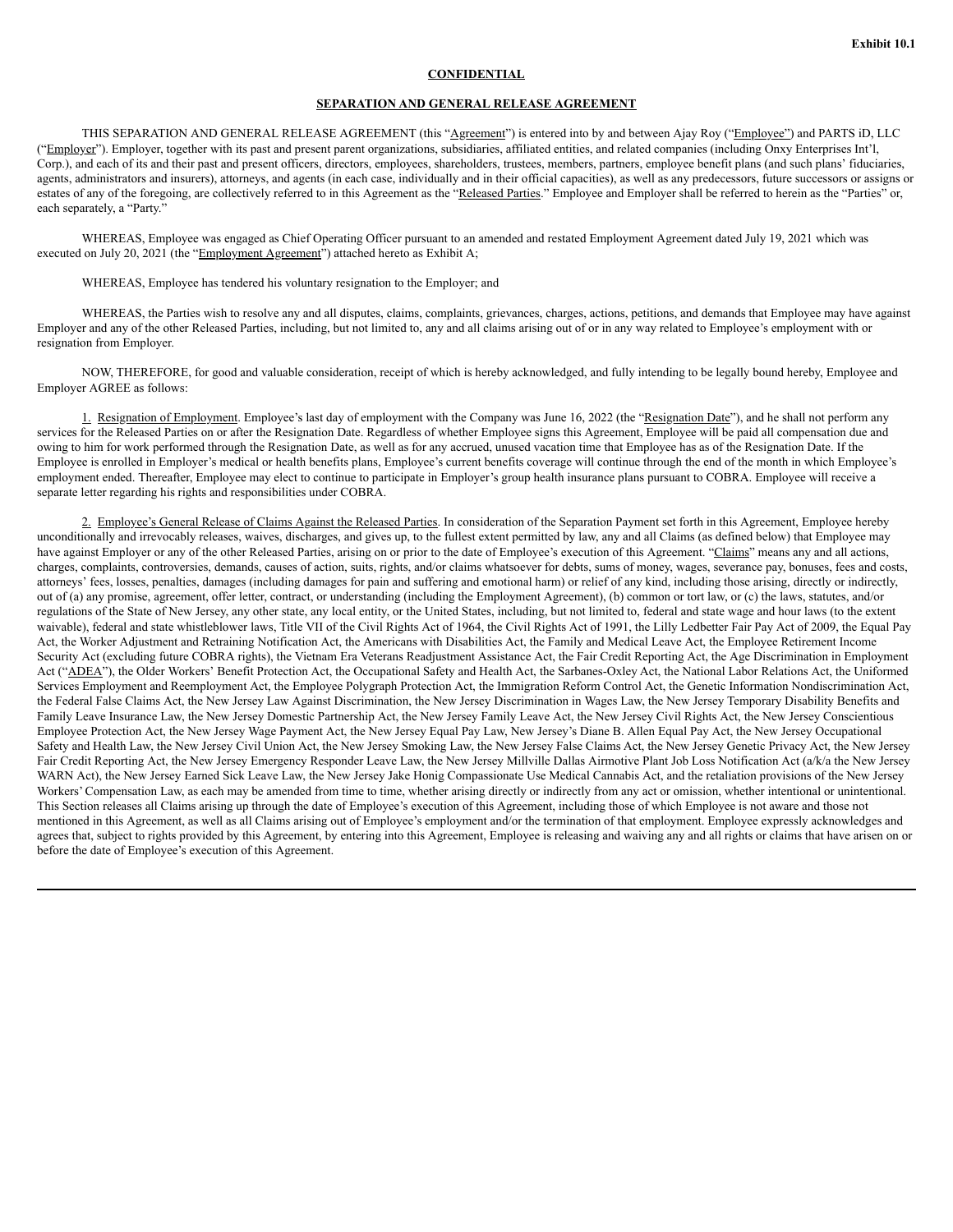3. Representations; Covenant Not to Sue. Employee hereby represents and warrants that (a) Employee has not filed, caused or permitted to be filed any pending proceeding (nor has Employee lodged a complaint with any governmental or quasi-governmental authority) against any of the Released Parties, nor has Employee agreed to do any of the foregoing, (b) Employee has not assigned, transferred, sold, encumbered, pledged, hypothecated, mortgaged, distributed, or otherwise disposed of or conveyed to any third party any right or Claim against any of the Released Parties that has been released in this Agreement, and (c) Employee has not directly or indirectly assisted any third party in filing, causing or assisting to be filed, any Claim against any of the Released Parties. Except as set forth in Section 13 below, Employee covenants and agrees that he shall not encourage or solicit or voluntarily assist or participate in any way in the filing, reporting or prosecution by Employee or any third party of a proceeding or claim against any of the Released Parties. Employee acknowledges and agrees that he is not only waiving any right he may have to proceed individually, but also as a member of a class or collective action. In the event that Employee receives notice of a class or collective action against any of the Released Parties for claims arising before Employee executes this Agreement, Employee must "opt out" of and may not "opt in" to such action. Employee further agrees that he is also giving up any right he may have to recover any relief, including money damages, from the Released Parties as a member of a class or collective action.

4. Consideration for Release of Claims. As consideration for Employee's execution, delivery and non-revocation of this Agreement, and conditioned on Employee's full compliance with the covenants set forth in his Employment Agreement as modified below, Employer shall provide Employee with the following:

- A. A lump sum payment in the amount equal to one (1) month of Employee's base salary (\$27,083.33), less applicable withholdings and other customary payroll deductions (the "Separation Payment"). Employer shall provide the Separation Payment within 30 days after the Effective Date of this Agreement (as defined below);
- B. Payment for twenty-two (22) unused PTO days in accordance with Company Policy;
- C. The grant of 40,000 units of restricted stock ("RSUs") which shall vest as of the Effective Date this Agreement (as defined below); and
- D. Amendment of Employee's post-employment non-compete as set forth below.

Employee acknowledges that Employee is not otherwise entitled to receive the Consideration set forth above including the Separation Payment and that nothing in this Agreement shall be deemed to be an admission of liability on the part of any of the Released Parties. Employee agrees that Employee will not seek any further payments or benefits from any of the Released Parties, other than those (if any) that must be provided by applicable law or pursuant to this Agreement.

5. Non-Admission. Employee agrees that the Separation Payment made pursuant to this Agreement is not to be construed as an admission of legal liability by Employer, and that no person or entity shall utilize this Agreement or consideration received pursuant to this Agreement as evidence of an admission of liability, wrongdoing, or obligation.

6. Confidentiality of the Amount of Separation Payment. The Employee agrees not to disclose, discuss, or publicize the amount of the Separation Payment offered under this Agreement, except to his spouse and his professional advisors (attorney, tax advisor or accountant) after he has secured their agreement to not disclose, discuss or publicize the amount of the Separation Payment, or as required by law. If Employee is subpoenaed or otherwise compelled to give testimony or provide documentation on matters covered by the confidentiality provisions of this Agreement, he agrees to notify Employer of the circumstances relating to the subpoena or other notice within five (5) calendar days of receipt of same and prior to providing any response to the subpoena or other notice. Nothing in this Agreement shall be interpreted to restrict Employee's right or obligation: (i) to provide truthful testimony in any forum; or (ii) to cooperate fully and provide information as requested in any investigation by a governmental agency or commission.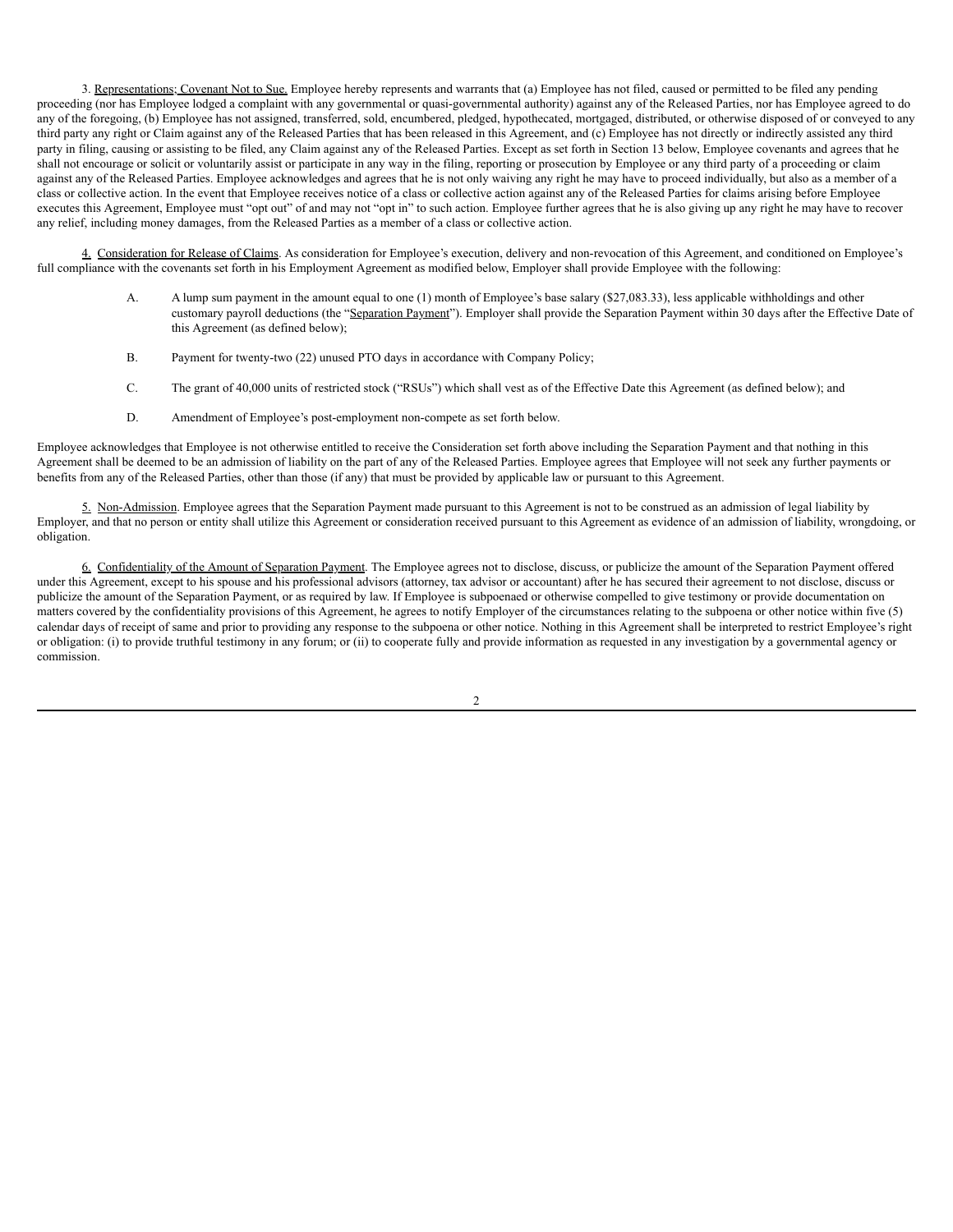7. Reaffirmation of Post-Separation Covenants and Obligations. Employee reaffirms, and agrees to honor in full, the post-separation commitments and obligations set forth in his Employment Agreement including the confidentiality, non-compete, non-solicitation/non-interference and non-disparagement provisions and Employee understands that his obligations under the Employment Agreement are deemed incorporated herein by reference except as herein modified. The post-employment non-compete set forth in paragraph 7(c) of the Employment Agreement is hereby modified as follows:

c. Non-Compete. In consideration of the employment hereunder, Employee agrees that during his employment and for a period of two (2) years thereafter, he will not (and will cause any entity controlled by him not to), directly or indirectly, whether or not for compensation and whether or not as an employee, be engaged in or have any financial interest in any business that directly competes with the business of the Employer within any state, country, region or locality in which the Employer is then doing business or marketing its products or solicit advise, provide or sell any services or products of the same or similar nature to products of the Employer to any person or entity. For purposes of this non-compete a directly competitive business shall mean an entity that engages in the sale of automotive, boat, camper, powersports, motorcycle and tool parts and accessories and shall include the Company's vendors. The Employee understands that the prohibitions contained in this Section include the e-commerce industry, which is internet based and geographically boundless and that this prohibition shall not be geographically restricted. [REMAINDER OF PARAGRAPH 7(C) SHALL REMAIN UNCHANGED.]

8. Remedies for Breach. If Employee made any false representation or warranty under this Agreement, or otherwise breaches any section of this Agreement (including the covenants set forth in the Employment Agreement referenced herein), or otherwise seeks to bring a Claim released under this Agreement, Employer will be entitled to all relief legally available to it, including equitable relief such as an injunction, and Employee shall repay the Company the full amount of the Separation Payment (except in the event of a claim challenging this Agreement under the ADEA). The Parties agree that in a dispute arising out of or related to this Agreement, the prevailing Party shall have the right to collect from the other Party its reasonable attorneys' fees and costs.

9. Employer's Confidential Information. The Employee acknowledges that during his employment with Employer, and in his role as Chief Operating Officer, he acquired confidential information about Employer's business, including but not limited to information regarding Employer's finances, pricing, products and new product development, software and computer programs, marketing strategies, suppliers, customers and potential customers, and knowledge, skills, and abilities of personnel. Employee further acknowledges that Employer took steps to safeguard that information, including adoption and dissemination of the Company's Non-Disclosure and Confidentiality policies in the Employee Handbook, which Employee acknowledged receiving and reading during his employment and prior to executing this Agreement. Consistent with Employee's ongoing obligations under that policy and his post-separation obligations contained in the Employment Agreement attached hereto at Exhibit A, Employee reaffirms that, at all times following the Resignation Date, not to disclose, use, or publish, directly or indirectly for his own benefit or for another any Confidential Information, unless compelled by law.

10. Employee's Return and Deletion of Employer Property. Employee represents and warrants to Employer that prior to or simultaneously with the execution of this Agreement, Employee has surrendered to Employer all property belonging to, or purchased with the funds of, Employer and any equipment (including computers and cell phones), employee or security identification or access cards, client databases, computer files, work-related email, Employer proposals, computer access codes, documents, memoranda, records, files, letters, specification or other papers (including all hand and electronic copies and other tangible forms of the foregoing) acquired by Employee by reason of his employment with Employer and in Employee's possession or under his custody or control relating to the operations, business or affairs of Employer, its affiliates or its or their respective customers. Employee certifies that he has not shared, transferred, disclosed, or discussed any of the Company's confidential information with any person or entity that is no longer employed by or affiliated with Employer.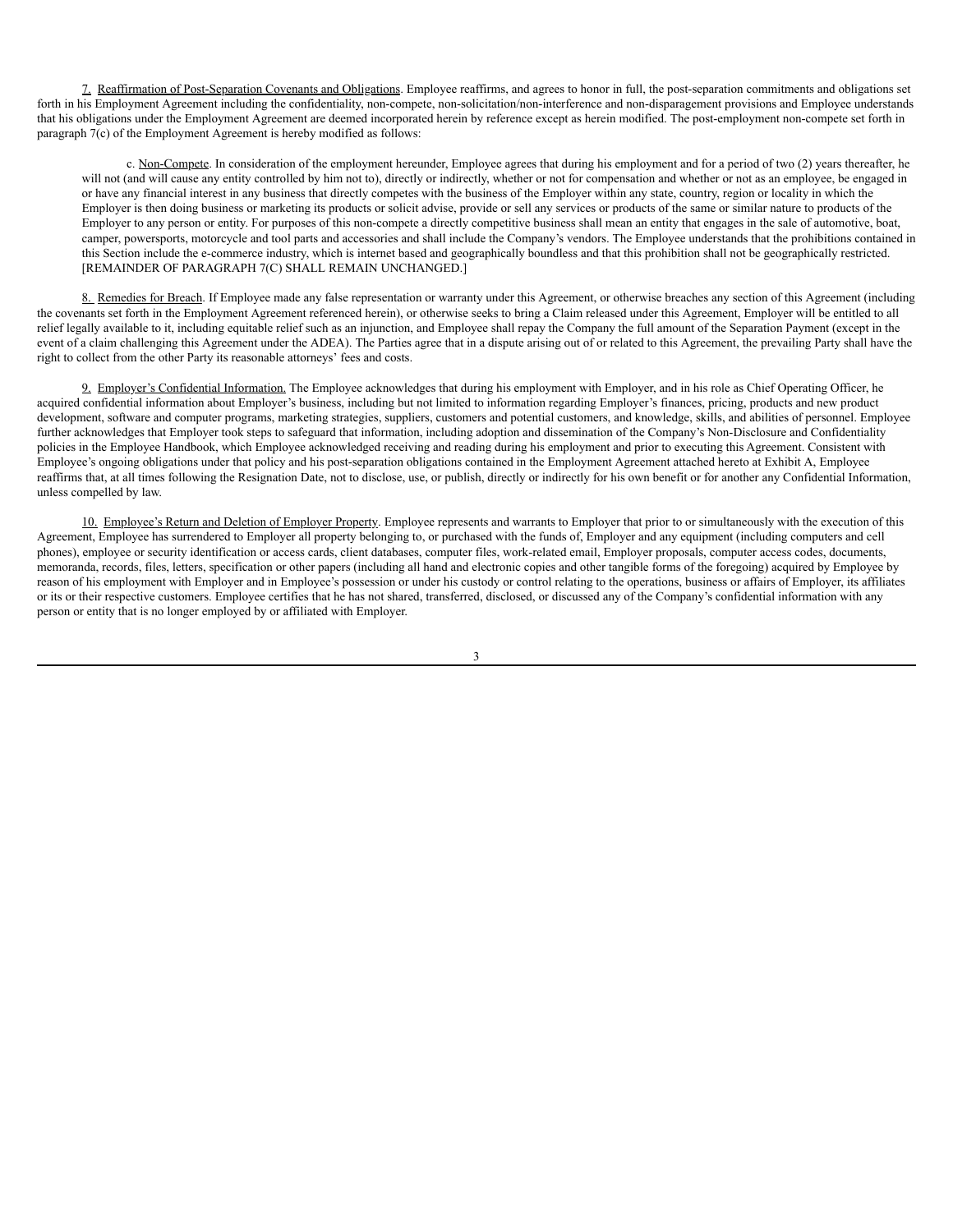11. Non-Disparagement. In exchange for the consideration herein, each Party agrees not to, directly or indirectly, in public or private, make any oral or written (including, but not limited to, by electronic means) statements or comments which, in fact or by implication, tend to disparage the other Party.

12. References. Employee shall direct all inquiries from prospective future employers to John Pendleton, EVP, Legal & Corporate Affairs, who shall provide neutral references which shall be limited to confirmation of the duration of Employee's employment with the Employer, starting and ending salary.

13. Construction of Agreement. In the event that one or more of the provisions contained in this Agreement, shall for any reason be held unenforceable in any respect under the law of any state of the United States or the United States, such unenforceability shall not affect any other provision of this Agreement, but this Agreement shall then be construed as if such unenforceable provision or provisions had never been contained herein or therein. If it is ever held that any restriction hereunder or under the Covenants Agreement is too broad to permit enforcement of such restriction to its fullest extent, such restriction shall be enforced to the maximum extent permitted by applicable law. This Agreement and any and all matters arising directly or indirectly here from shall be governed under the laws of the State of New Jersey without reference to choice of law rules, and Employee consents to the jurisdiction of the Superior Court of New Jersey, Middlesex County.

### 14. Jury Trial Waiver. **EMPLOYER AND EMPLOYEE HEREBY WAIVE THEIR RESPECTIVE RIGHT TO TRIAL BY JURY IN ANY ACTION** CONCERNING THIS AGREEMENT OR ANY AND ALL MATTERS ARISING DIRECTLY OR INDIRECTLY HEREFROM AND REPRESENT THAT THEY HAVE CONSULTED WITH COUNSEL OF THEIR CHOICE OR HAVE CHOSEN VOLUNTARILY NOT TO DO SO SPECIFICALLY WITH RESPECT TO **THIS WAIVER.**

15. Acknowledgments. Notwithstanding the foregoing, the Parties acknowledge as follows:

a. By entering in this Agreement, Employee does not waive any rights or claims that may arise after the date that Employee executes this Agreement.

b. This Agreement shall not affect the rights and responsibilities of the Equal Employment Opportunity Commission (the "EEOC"), the National Labor Relations Board (the "NLRB"), the Securities and Exchange Commission (the "SEC"), or any other federal or state agency to enforce applicable laws, and the Parties acknowledge and agree that this Agreement shall not be used to justify interfering with Employee's protected right to file a charge or participate in an investigation or proceeding conducted by the EEOC, NLRB, SEC or any other federal or state agency or to provide truthful statements to any such agency at any time. Accordingly, nothing in this Agreement shall preclude Employee from filing a charge with, participating in any manner in an investigation, hearing or proceeding conducted by, or communicating with or disclosing information to the EEOC, NLRB, SEC, or any other governmental agency. For purposes of clarity, this Agreement does not limit Employee's ability to communicate with any EEOC, NLRB, SEC or any other government agency or otherwise participate in any investigation or proceeding that may be conducted by the EEOC, NLRB, SEC, or any other government agency, including providing documents or other information, without notice to Employer. However, Employee acknowledges and agrees that he is specifically waiving his rights to any recovery in any such proceeding before the NLRB, EEOC or state civil rights agency including, but not limited to, lost wages and benefits, prospective lost wages (front pay), damages for emotional distress, punitive damages, reinstatement and other personal equitable relief, and attorneys' fees and costs.

c. Nothing in this Agreement constitutes a release or waiver by Employee of or prevents Employee from making or asserting: (i) any claim or right Employee may have under COBRA or for unemployment insurance or workers' compensation benefits; (ii) any claim to vested benefits under the written terms of a qualified employee pension benefit plan; (iii) any medical claim incurred during Employee's employment that is payable under applicable medical plans or an employer-insured liability plan; (iv) any claim or right to enforce this Agreement; or (v) any claim not otherwise waivable under applicable law.

d. Nothing in this Agreement prevents disclosure of the facts and circumstances underlying any claim or cause of action alleging discrimination, harassment, or retaliation, arising under common law, equity, or any other provisions of law.

e. Employee has received all compensation, benefits and reimbursements to which he is entitled as a result of his employment with Employer, except as otherwise provided in this Agreement and as required by applicable law. Employee understands that, except as otherwise provided in this Agreement, Employee is entitled to no further payments or benefits from the Released Parties, including any bonus, equity, or severance or separation pay.

f. The equity awards contemplated in the Employment Agreement, including the Restricted Stock Unit Grant and the Performance Unit Grant (each as defined in the Employment Agreement), have not vested as of the Separation Date, and therefore are deemed forfeited as of the Resignation Date.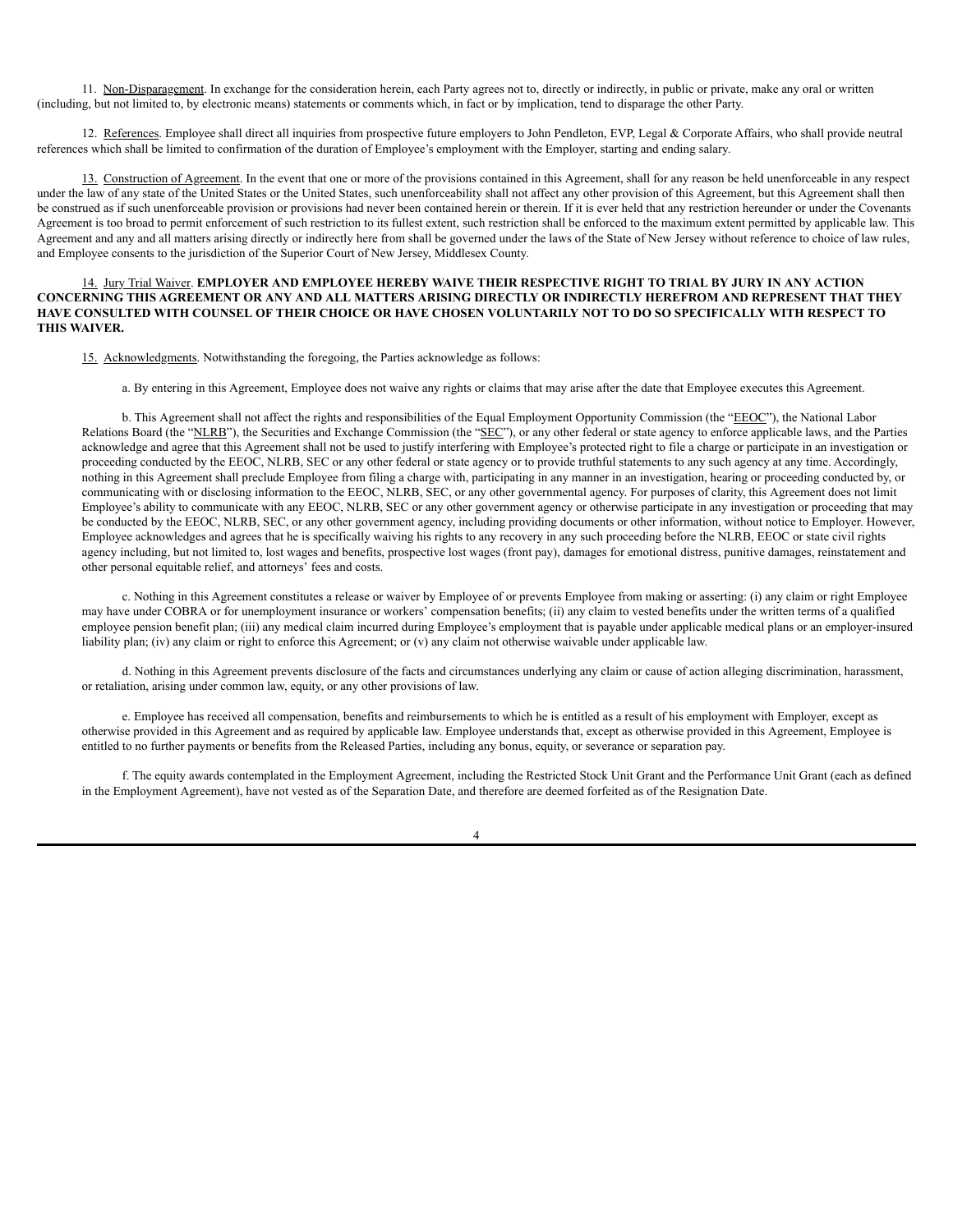16. Opportunity For Review and Revocation. Employee is hereby advised and encouraged by Employer to consult with his own independent counsel before **signing this Agreement.** Employee represents and warrants that Employee (a) has had sufficient opportunity to consider this Agreement, (b) has read this Agreement, (c) understands all of the terms and conditions hereof, (d) is not incompetent or had a guardian, conservator or trustee appointed for Employee, (e) has entered into this Agreement of Employee's own free will and volition, (f) has duly executed and delivered this Agreement, (g) understands that Employee is responsible for his own attorneys' fees and costs, (h) has been advised and encouraged by Employer to consult with Employee's own independent counsel before signing this Agreement, (i) has had the opportunity to review this Agreement with counsel of Employee's choice or has chosen voluntarily not to do so, (j) has been given at least twenty-one (21) calendar days to review this Agreement and before signing this Agreement and he understands that he is free to use as much or as little of the twenty-one (21) calendar-day period as he wishes or considers necessary before deciding to sign this Agreement; (k) understands that if Employee does not sign and return this Agreement to Employer (Attn: John Pendleton, EVP Legal  $\&$ Corporate Affairs) on or before the end of the twenty-first (21st) day after this Agreement was provided to Employee, Employer shall have no obligation to enter into this Agreement, Employee shall not be entitled to the Separation Payment set forth in Section 4 of this Agreement, and the Separation Date shall be unaltered; (l) understands that this Agreement is valid, binding and enforceable against the Parties in accordance with its terms; and (m) understands that after signing this Agreement, he will have seven (7) calendar days to revoke his acceptance of the Agreement by providing written notice to John Pendleton, EVP Legal & Corporate Affairs within the seven calendar-day period, but that this Agreement, if not revoked, will become effective on the eighth (8th) calendar day after Employee signs it (the "Effective Date").

17. Headings/Counterparts. The headings of the sections in this Agreement are for convenience only and shall not be deemed to control or affect the meaning or construction of any of the provisions of this Agreement. This Agreement may be executed in two or more counterparts, and PDF, facsimile or emailed signature pages shall be treated the same as those with original signatures.

18. Entire Agreement. This Agreement constitutes the entire agreement between Employee and Employer with respect to the subject matter hereof, and supersedes all prior or contemporaneous agreements or understanding, except that Employee reaffirms that he remains bound by the post-separation obligations in the Employment Agreement, attached hereto as Exhibit A. All post-separation obligations shall be considered cumulative and not as replacing any other, and in the event of any conflict between any post-separation obligations, such conflict shall be resolved in favor of giving the obligations at issue the broadest possible effect. Amendments to this Agreement shall not be effective unless they are in writing signed by Employee and an executive officer of Employer. No waiver by any Party at any time of any breach by the other Party shall be deemed a waiver of similar or dissimilar provisions or conditions at the same or at any prior or subsequent time. No waiver of any provision of this Agreement shall be implied from any course of dealing between or among the Parties or from any failure by any Party to assert its rights hereunder on any occasion or series of occasions.

[REST OF THIS PAGE HAS BEEN INTENTIONALLY LEFT BLANK]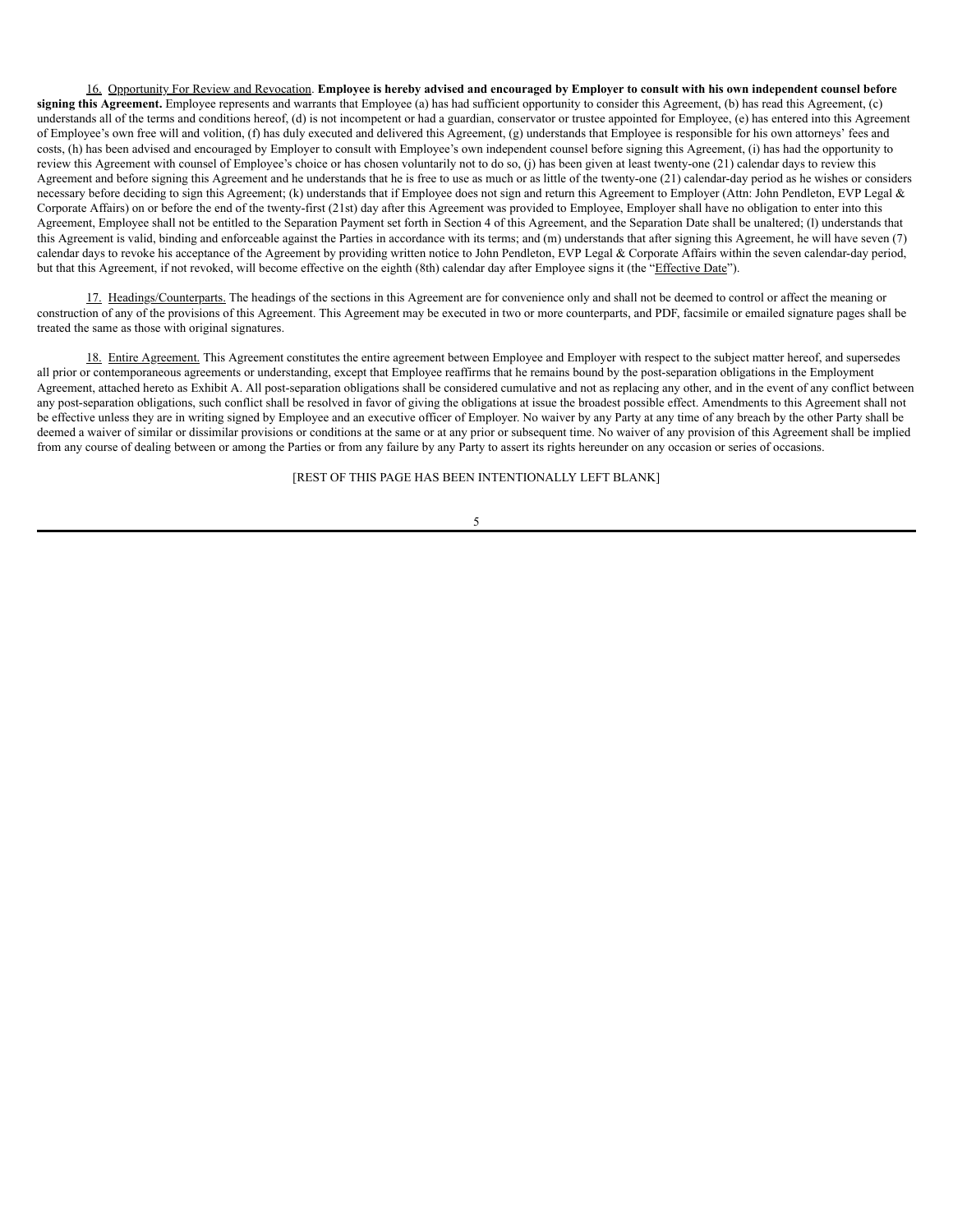Employee's signature below indicates that he is entering into this Agreement freely, knowingly, and voluntarily, with full understanding of its terms.

BY SIGNING THIS AGREEMENT, AJAY ROY ACKNOWLEDGES THAT HE DOES SO VOLUNTARILY AFTER CAREFULLY READING AND FULLY UNDERSTANDING EACH PROVISION AND ALL OF THE EFFECTS OF THIS AGREEMENT, WHICH INCLUDES A RELEASE OF KNOWN AND UNKNOWN CLAIMS AND RESTRICTS FUTURE LEGAL ACTION AGAINST EMPLOYER AND OTHER RELEASED PARTIES.

IN WITNESS WHEREOF, and intending to be legally bound hereby, the Parties have executed this Agreement.

Agreed to and accepted on this \_\_\_day of June, 2022.

Agreed to and accepted on this \_\_\_ day of \_\_\_\_\_\_\_\_\_\_\_\_, 2022.

Witness Ajay Roy

PARTS iD, LLC.

Antonino Ciappina CEO